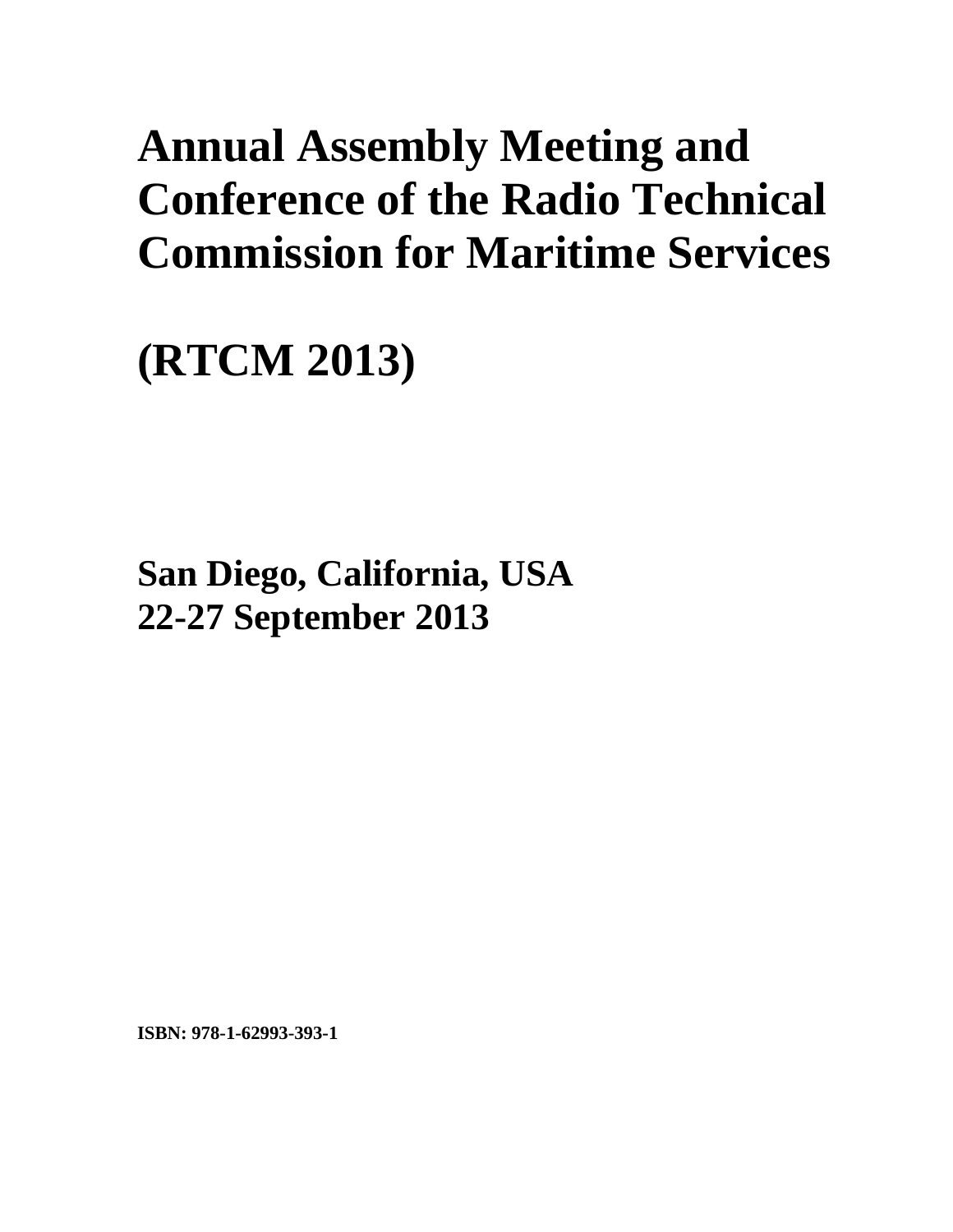**Printed from e-media with permission by:** 

Curran Associates, Inc. 57 Morehouse Lane Red Hook, NY 12571



**Some format issues inherent in the e-media version may also appear in this print version.** 

Copyright© (2013) by The Radio Technical Commission for Maritime Services All rights reserved.

Printed by Curran Associates, Inc. (2014)

For permission requests, please contact The Radio Technical Commission for Maritime Services at the address below.

The Radio Technical Commission for Maritime Services 1800 N. Kent Street, Suite 1060 Arlington, VA, USA 22209

Phone: (703) 527-2000 Fax: (703) 351-9932

information@rtcm.org

# **Additional copies of this publication are available from:**

Curran Associates, Inc. 57 Morehouse Lane Red Hook, NY 12571 USA Phone: 845-758-0400 Fax: 845-758-2634 Email: curran@proceedings.com Web: www.proceedings.com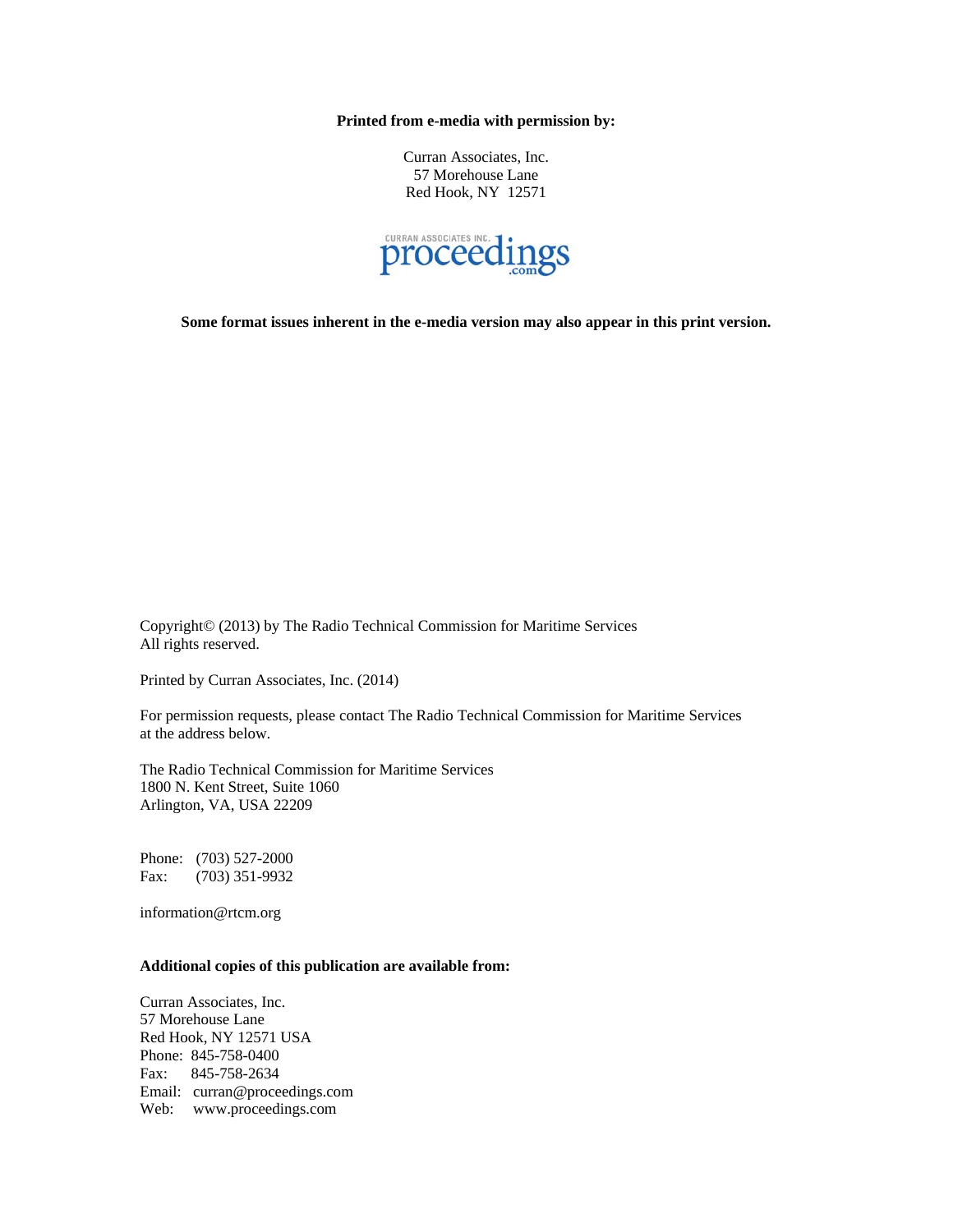# **TABLE OF CONTENTS**

#### **SESSION 1A – BUSINESS MEETING, CHUCK HUSICK AWARD & KEYNOTE**

| <b>Bob Markle</b>    |  |
|----------------------|--|
|                      |  |
| Michael Rambuat Frin |  |

#### **SESSION 1B – REGULATIONS AND STANDARDS REPORT**

| Tim Strickland                                                                                 |  |
|------------------------------------------------------------------------------------------------|--|
|                                                                                                |  |
| Tim Strickland                                                                                 |  |
|                                                                                                |  |
| Kim Fisher                                                                                     |  |
| Suggested FCC Part 80 Rule Reviews - Preparations for the World Radiocommunications Conference |  |
|                                                                                                |  |
| Larry S. Solomon                                                                               |  |
|                                                                                                |  |
| <b>Ghassan Khalek</b>                                                                          |  |
|                                                                                                |  |
| Joe Hershey                                                                                    |  |

#### **SESSION 1C – MARITIME COMMUNICATION EMERGING DEVELOPMENTS**

| Martino Pepe                                                                                             |  |
|----------------------------------------------------------------------------------------------------------|--|
| <b>Termination of MF Services - Declaration of Sea Area 41 - Spectrum Reallocation Issues: Executive</b> |  |
|                                                                                                          |  |
| Larry S. Solomon                                                                                         |  |
|                                                                                                          |  |
| Christian Rissone, Ross Norsworthy                                                                       |  |

#### **SESSION 1D – GMDSS MODERNIZATION**

| Bob Markle |  |
|------------|--|
|            |  |
| N/A        |  |

#### **SESSION 2A – AUTOMATIC IDENTIFICATION SYSTEMS AND TRACKING**

| Mark M. Johnson        |  |
|------------------------|--|
|                        |  |
| Eric Kunz, Iker Pryszo |  |

#### **SESSION 2B – SATELLITE SERVICES**

| Howard Hughes |  |
|---------------|--|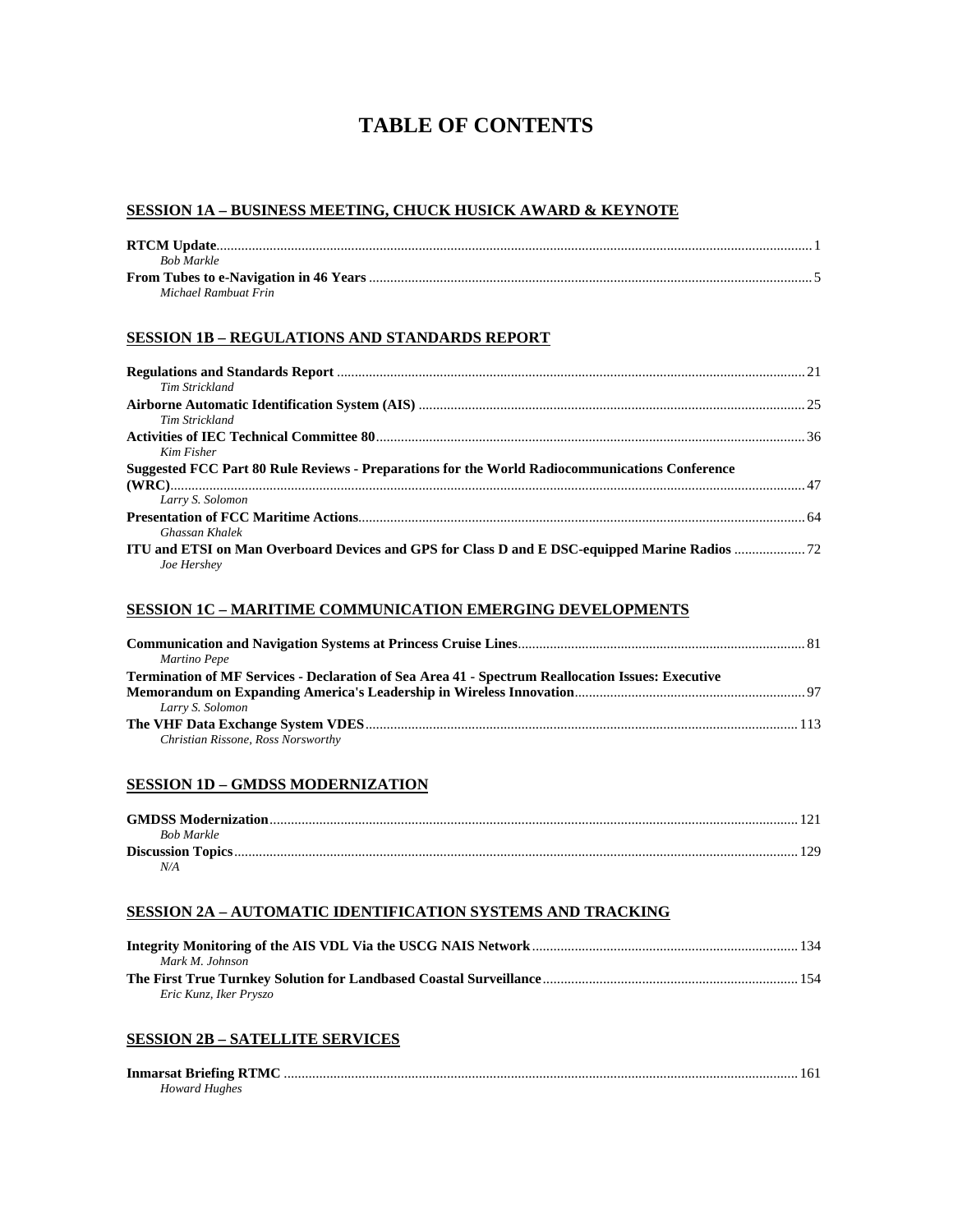| <b>Brian Pemberton</b>                                                                     |  |
|--------------------------------------------------------------------------------------------|--|
| Ku/Ka-band VSAT Broadband Satellite Terminals on Ships - How Regulatory Constraints on the |  |
|                                                                                            |  |
| Joe Hershey                                                                                |  |

#### **SESSION 2C – E-NAVIGATION DEVELOPMENTS**

| Jorge Arroyo     |  |
|------------------|--|
|                  |  |
| Andrew Loretta   |  |
|                  |  |
| Samuel R. Pecota |  |
|                  |  |
| Chan Smith       |  |

#### **SESSION 2D – E-NAVIGATION SYSTEM**

| Yi Jiang Ou |      |
|-------------|------|
|             | .268 |
| Andy Norris |      |

# **SESSION 3A – DISTRESS AND NAVIGATION TECHNOLOGIES**

| Jean-Paul Girardin |  |
|--------------------|--|
|                    |  |
| Mark Rice          |  |
|                    |  |
| Kendall Ferguson   |  |

#### **SESSION 3B – NMEA NETWORK REPORT**

| <i>Steve Spitzer</i> |  |
|----------------------|--|

# **GMDSS TASK FORCE**

| Russ Renaud                                                                                      |  |
|--------------------------------------------------------------------------------------------------|--|
|                                                                                                  |  |
| N/A                                                                                              |  |
| Intelligent Radio Direction Finding (IRDF) - How It Can Be Used To Ouickly And Accurately Locate |  |
|                                                                                                  |  |
| N/A                                                                                              |  |
|                                                                                                  |  |
| N/A                                                                                              |  |

# **RTCM BEACON FORUM**

| Dany St.-Pierre  |  |
|------------------|--|
|                  |  |
| Andryey Zhiteney |  |